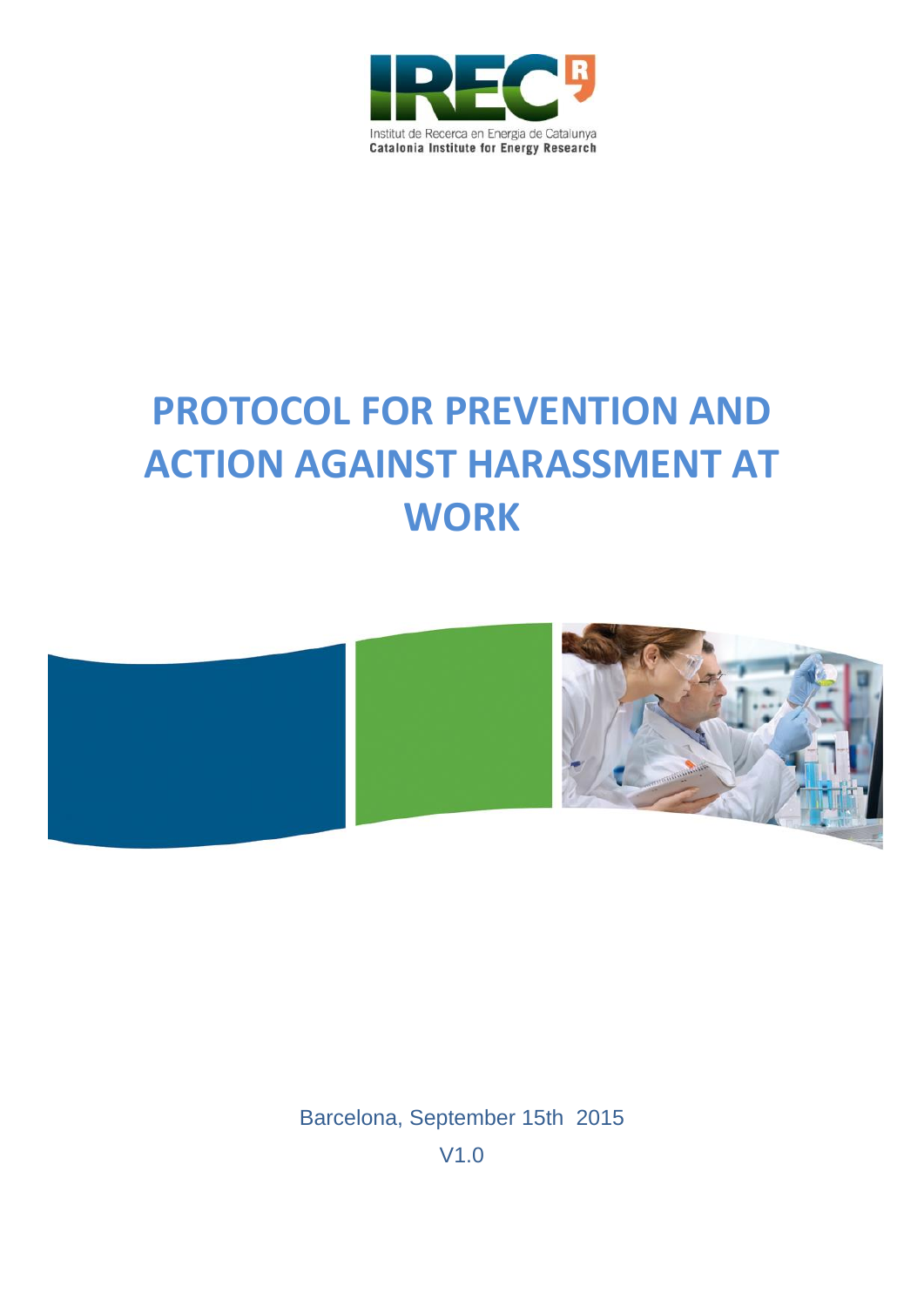

## **ÍNDEX**

| CONSTITUTIONAL BEHAVIORS OF SEXUAL HARASSMENT<br>$2 -$                                    |  |
|-------------------------------------------------------------------------------------------|--|
| ¡Error! Marcador no definido.                                                             |  |
|                                                                                           |  |
|                                                                                           |  |
|                                                                                           |  |
| 3-                                                                                        |  |
|                                                                                           |  |
|                                                                                           |  |
| HARASSMENT ON THE GROUNDS OF SEX ¡ [Error! Marcador no definido.<br>4-                    |  |
| 5-CONSTITUTIVE BEHAVIORS OF HARASSMENT FOR REASON OF SEX<br>¡Error! Marcador no definido. |  |
| 6-                                                                                        |  |
| CONSTITUTIONAL BEHAVIORS OF PSYCOLOGICAL HARASSMENT jError! Marcador no<br>7-             |  |
| definido.                                                                                 |  |
|                                                                                           |  |
| Attacks to reduce comunications possibilities  ¡ Error! Marcador no definido.             |  |
| Activities that affect the physical or mental health of the victim ¡ Error! Marcador no   |  |
| definido.                                                                                 |  |
| Attacks on privacy and personal or professional reputationl jError! Marcador no definido. |  |
|                                                                                           |  |
|                                                                                           |  |
|                                                                                           |  |
|                                                                                           |  |
| $1 -$                                                                                     |  |
|                                                                                           |  |
| 1.2 Functions of the equality commission  ¡Error! Marcador no definido.                   |  |
| $2 -$                                                                                     |  |
| $3-$                                                                                      |  |
| PROTECTION OF THE HEALTH OF IREC MEMBERS  ¡ Error! Marcador no definido.<br>$4-$          |  |
|                                                                                           |  |
| $1 -$                                                                                     |  |
| $2 -$                                                                                     |  |
| $3-$                                                                                      |  |
| 4-                                                                                        |  |
|                                                                                           |  |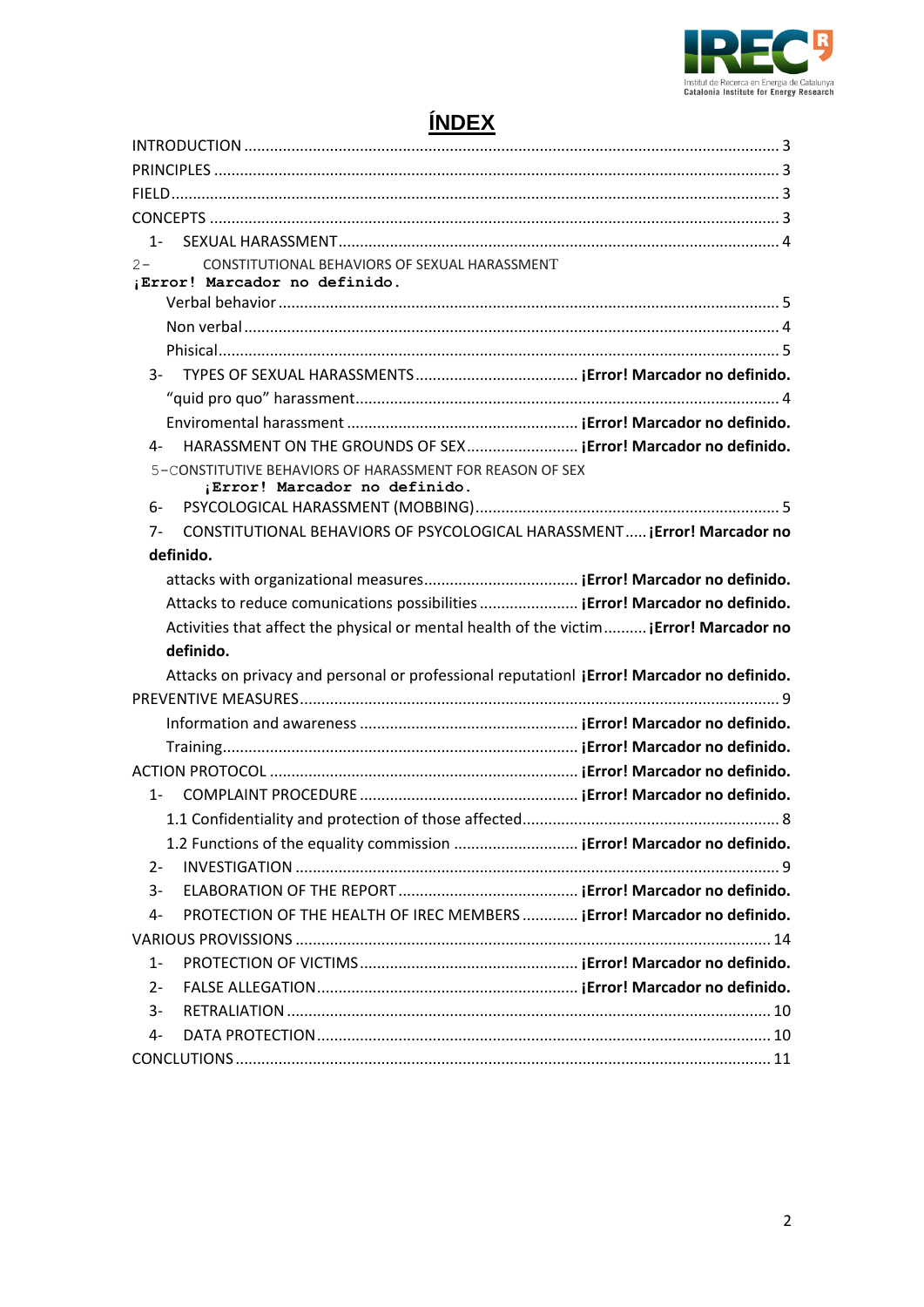

## **INTRODUCTION**

<span id="page-2-0"></span>IREC has approved the present "Protocol of prevention and action against harassment in the workplace" (hereinafter "Protocol") with the commitment to prevent situations of sexual harassment, harassment based on sex and / or psychological harassment from occurring. be these attacks of dignity, harmful to the working environment and generating undesirable effects on health, morals, confidence and self-esteem of people.

For that purpose, this Protocol defines the conducts to be prevented, as well as arbitrates the specific measures for said prevention and to channel the complaints or claims that, where appropriate, may be formulated by those who have been the object of said behaviors. To this end, an effective and agile investigation procedure has been established and will be launched when one of these conducts is reported; in this procedure the confidentiality and protection of the identity of the persons affected will be guaranteed, as well as of all those who intervene in the process.

## **PRINCIPLES**

<span id="page-2-1"></span>The FUNDACIO INSTITUT DE RECERCA EN ENERGIA DE CATALUNYA (IREC) has been created to contribute to the goal of creating a more sustainable energy future, taking into account economic competitiveness and supplying society with maximum energy security.

This contribution will be made from the scientific and technological development. The research requires a long-term vision to identify the energy challenges of the future. But the Institute also works on practical research that will allow companies to implement immediate innovative solutions.

In order to guarantee the protection of the fundamental rights of the person, and in a resounding commitment to comply with the Organic Law 3/2007, of March 22, for the Effective Equality of Women and Men, it is necessary to prevent harassment work and prevent the appearance of any behavior that can be considered as constituting harassment in the workplace and professional.

Sexual harassment, harassment based on sex and psychological harassment are behaviors that are totally prohibited in the IREC and are considered unacceptable in our organization. For this reason, IREC is committed to guaranteeing that all persons with a direct relationship in the workplace enjoy a respectful work environment, in which the right to equal treatment, nondiscrimination, dignity, privacy and integrity, among the fundamental principles, are respected at all times, and to adopt the corresponding corrective and disciplinary measures and protection to the people affected when such behaviors occur.

## **FIELD**

<span id="page-2-2"></span>The Protocol is applicable to the group of people that provide services to IREC.

<span id="page-2-3"></span>The scope of the harassment, in any of its modalities, will be the center of work; consequently, if it occurs outside it, it should be made clear that the situation is caused directly by work (for example, on the occasion of events or trips due to work).

## **CONCEPTS**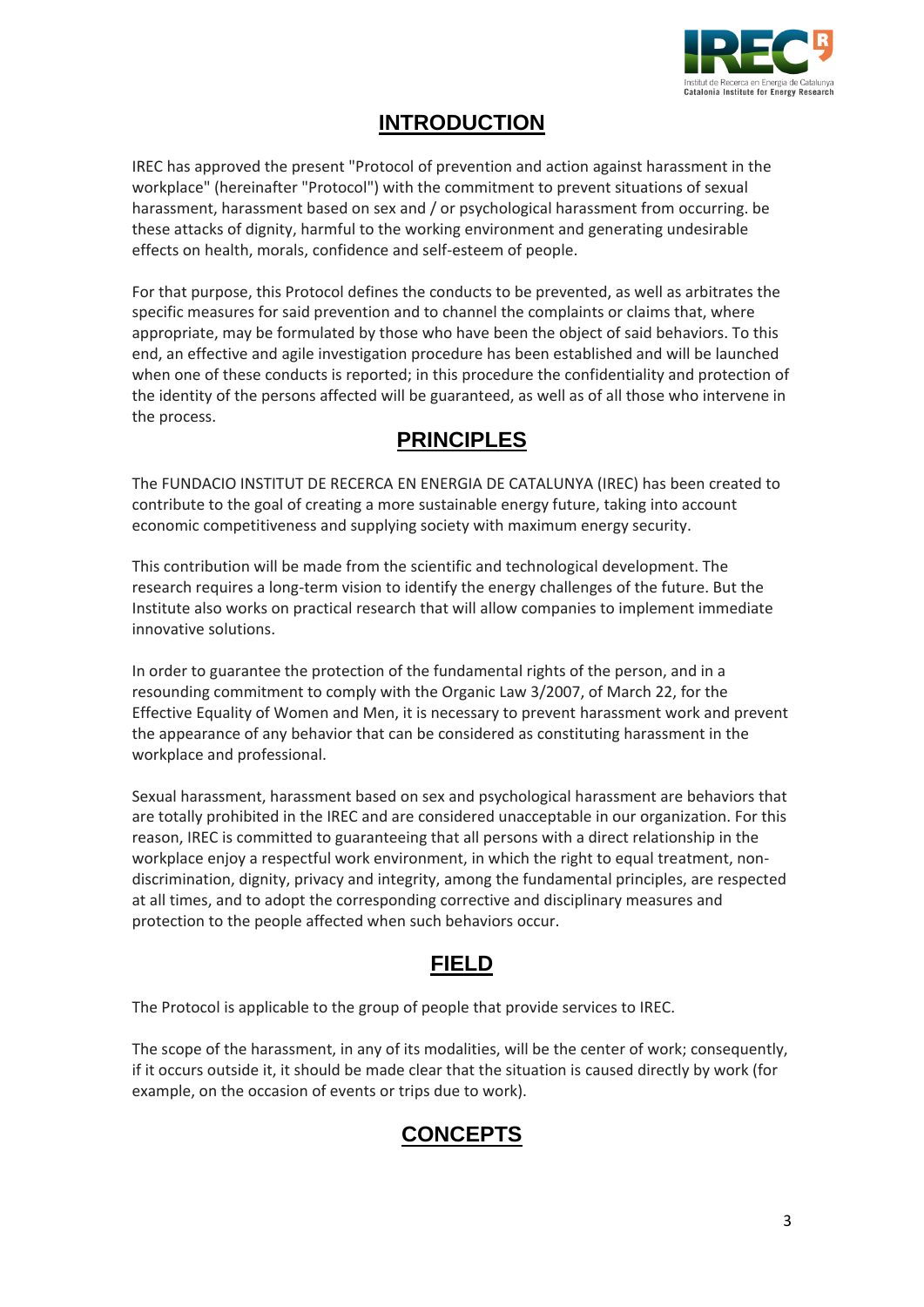

#### <span id="page-3-0"></span>**1 SEXUAL HARASSMENT**

Sexual harassment is any behavior of a sexual, verbal or physical nature that has the purpose or effect of threatening the dignity of a person, particularly when creating an intimidating, degrading or offensive environment.

Sexual harassment is distinguished from freely accepted and reciprocal approaches, to the extent that sexual harassment behaviors are not desired by the person who is the object of them.

By way of example and without excluding or limiting, the behaviors described below could be constitutive of sexual harassment.

#### **2 CONSTITUTIVE BEHAVIORS OF SEXUAL HARASSMENT**

#### **Verbal behavior**

Annoying sexual innuendos, propositions or pressure for sexual activity; insistence to participate in social activities outside the workplace, after the person object of the same has made it clear that such insistence is annoying and inopportune; offensive flirtations; insinuating comments, hints or obscene comments; unwanted phone calls; jokes or comments about sexual appearance.

#### <span id="page-3-1"></span>**Non verbals**

Display of sexually suggestive or pornographic photos, of objects or writings, immodest looks, whistling or making certain gestures; letters or emails of an offensive nature, sexual content.

#### **Phisical**

Deliberate and unsolicited physical contact, unwanted hugs or kisses, excessive or unnecessary physical approach.

#### **1- TYPES OF SEXUAL HARASSMENT**

There are two types of sexual harassment depending on whether the previous behaviors imply or not an element of coercion:

#### <span id="page-3-2"></span>**"quid pro quo" harassment**

Consists of forcing the victim to choose between submitting to sexual requests, or losing or seeing harmed certain benefits or working conditions, affecting access to professional training, continued employment, promotion, retribution or any other decision in relation to this matter.

To the extent that it supposes an abuse of authority, its active subject will be that which has power, either directly or indirectly, to provide or withdraw a benefit or condition of work.

#### **Environmental harassment**

The active subject of the harassment creates an intimidating, hostile, degrading, humiliating or offensive work environment for the victim, as a consequence of unwanted attitudes and behaviors of a sexual nature. It can be done by any member of IREC, regardless of their position or status, or by third parties located in any way in the company's facilities.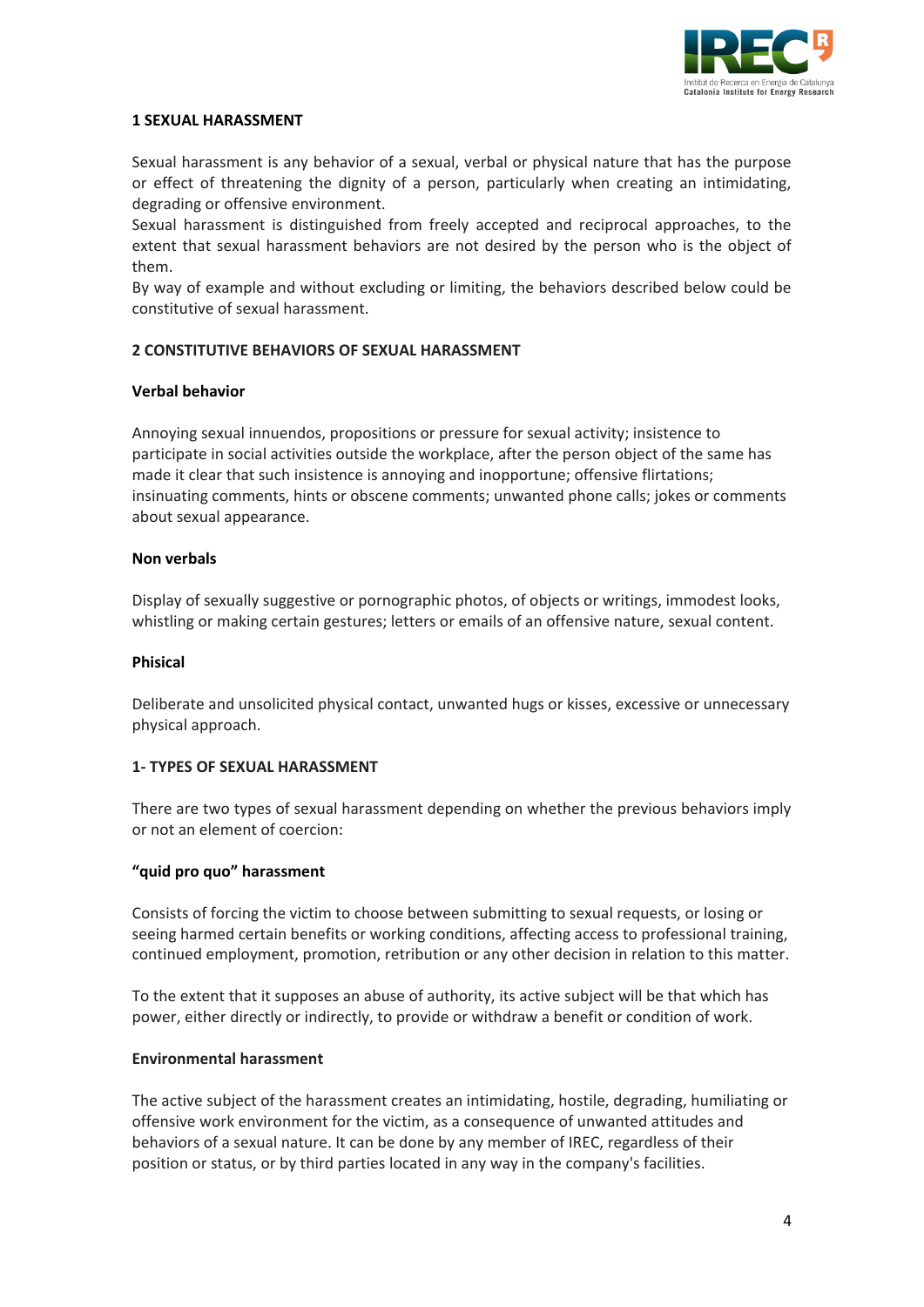

#### **1- HARASSMENT FOR REASON OF SEX**

Any behavior performed based on a person's sex or sexual orientation, With the purpose or effect of undermining their dignity and creating an intimidating environment,

Demeaning or offensive

#### **1- CONSTITUTIVE BEHAVIORS OF HARASSMENT FOR REASON OF SEX**

Below, by way of example, are a series of behaviors or behaviors that, carried out according to the sex or sexual orientation of a person and with the purpose of undermining their dignity, could be constitutive of this type of harassment:

- **If all propersion I** and person.
- Evaluate the work of the person in an inequitable manner or in a biased manner.
- Assign tasks or jobs below the professional capacity or competencies of the person.
- Explicit or implicit behavior aimed at making decisions about the person's access to vocational training and employment, the continuity of the same, the remuneration, or any other decisions related to this matter.
- **Unfavorable treatment due to pregnancy or maternity.**

#### <span id="page-4-0"></span>**PSYCHOLOGICAL HARASSMENT (MOBBING)**

The terms mobbing, "moral harassment at work" or "psychological harassment at work", are used to describe a situation in which a person, or group of people, exercise a set of behaviors characterized by extreme psychological violence, abusive and unjust, in a systematic and recurrent way, for a long time, on another person in the workplace, and that may cause damage to their dignity.

It should be noted that certain hostile actions may occur punctually in the work, although, so that they could be constitutive of psychological harassment requires, as already stated, that are systematic, habitual actions with a determined duration in time and directed on a person.

Therefore, situations of pressure or labor conflict should not be confused with psychological harassment. In the first case, these are situations of disagreement, since at work shocks, discussions and possible conflicts may occur. Psychological harassment, on the other hand, consists of a malicious attack, systematic and maintained in time against a person.

#### **1. CONSTITUTIONAL BEHAVIORS OF PSYCHOLOGICAL HARASSMENT**

Below are listed, by way of example, a series of specific behaviors that, fulfilling the requirements highlighted in the previous point, could amount to psychological harassment at work:

Attacks with organizational measures

- **FIC FORCING** SOME **FOR 19 IS SOME ONE OF STATE EXAMPLE TO FAIL FOR SOME THE FORCIST FORCIST FOR SOME THE FORCIST FORCIST FORCIST FORCIST FOR SOME THE FORCIST FORCIST FORCIST FORCIST FOR SOME THE FORCIST FORCIST FORCIST FO**
- Judge the performance of the person in an offensive manner, hide their efforts and abilities.
- Call into question and disavow the decisions of the person.
- Do not assign any task, or assign meaningless or degrading tasks. Deny or hide the means to perform the work, or provide erroneous data.
- Assign jobs far superior to the competences or qualifications of the person, or that require a much lower qualification than the one possessed.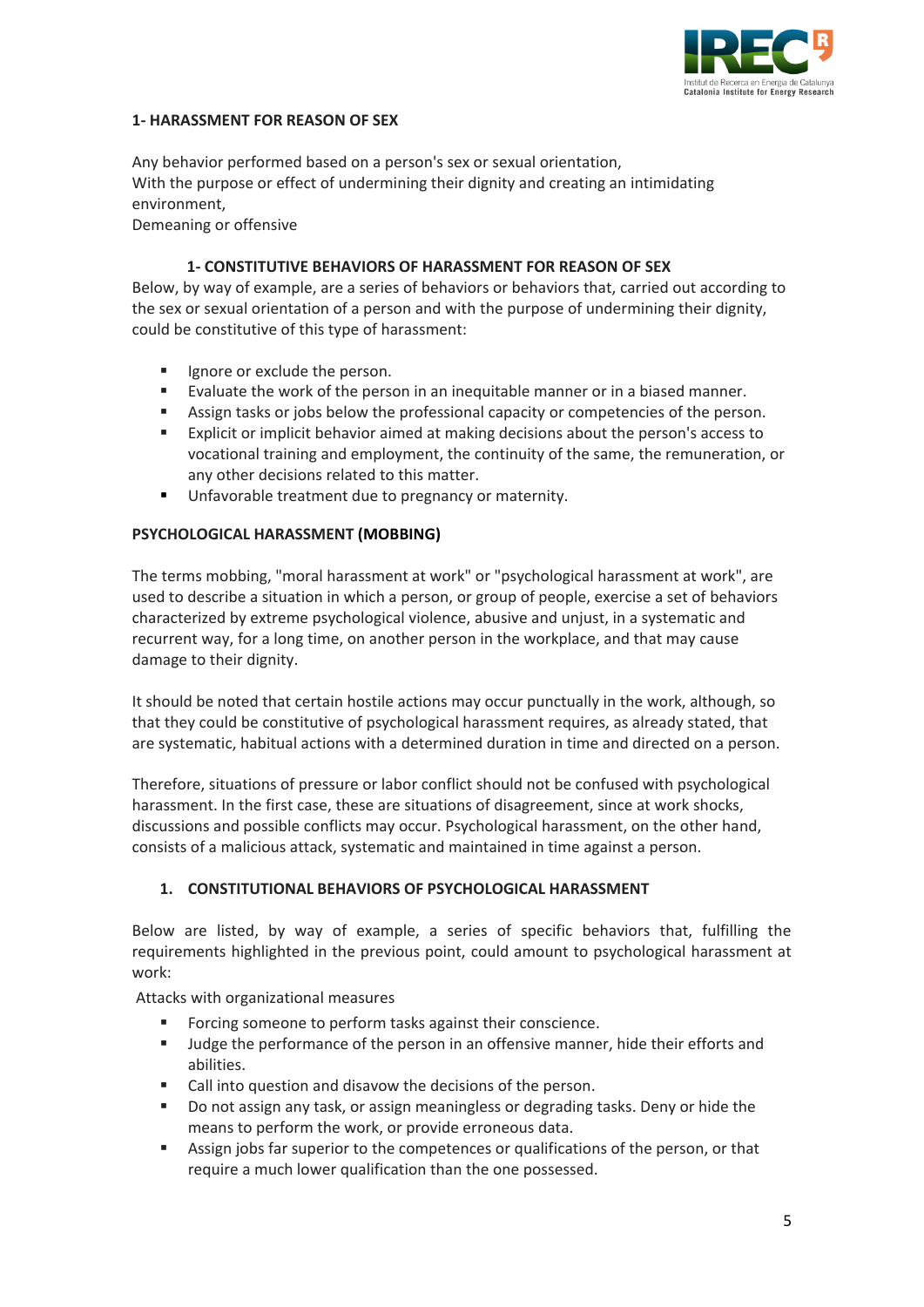

- **Contradictory or impossible to fulfill orders.**
- **Manipulate the work tools (for example, delete files from the computer).**
- Theft of belongings, documents, work tools, etc.
- Threats or pressures to the people who support the victim.
- Manipulation, concealment, return of correspondence, calls, messages, etc., of the person.
- **•** Denial or difficulties in accessing permits, courses, activities, etc.

#### **Attacks to reduce the possibilities of communication**

- **•** Change the location of the person separating it from its companions (isolation).
- **If** Ignore the presence of the person.
- Do not speak to the person.
- **Restrain colleagues from talking to the person.**
- Do not allow the person to express himself.
- **Avoid all eye contact.**
- Eliminate or restrict the means of communication available to the person (telephone, email, etc.)

#### **Activities that affect the physical or mental health of the victim**

- Threats and physical aggressions.
- **UPICAL STARK Verbal or written threats. Screams or insults**
- **Terrifying phone calls To provoke the person, forcing him to react emotionally.** Intentionally causing expenses to harm the person.
- **EXEC** Cause destruction in the workplace or in your belongings.
- Require the person to perform dangerous or harmful work for their health.

#### **Attacks on privacy and personal or professional reputation**

- Manipulate personal or professional reputation through rumor, denigration and ridicule.
- To suggest that the person has psychological problems, to try to undergo a psychiatric examination or diagnosis.
- Teasing gestures, voice, physical appearance, disabilities, putting motes, etc.
- Criticisms of nationality, political or religious attitudes and beliefs, private life, etc.

### **PREVENTIVE MEASURES**

To prevent and avoid situations of Harassment at work, IREC will disclose this Protocol through:

- **The Intranet**
- **Email to all members of the organization**
- Any other means that serves such purpose
- **IREC will promote the specific training of all members of your organization on sexual** harassment, harassment based on sex and psychological harassment. In particular,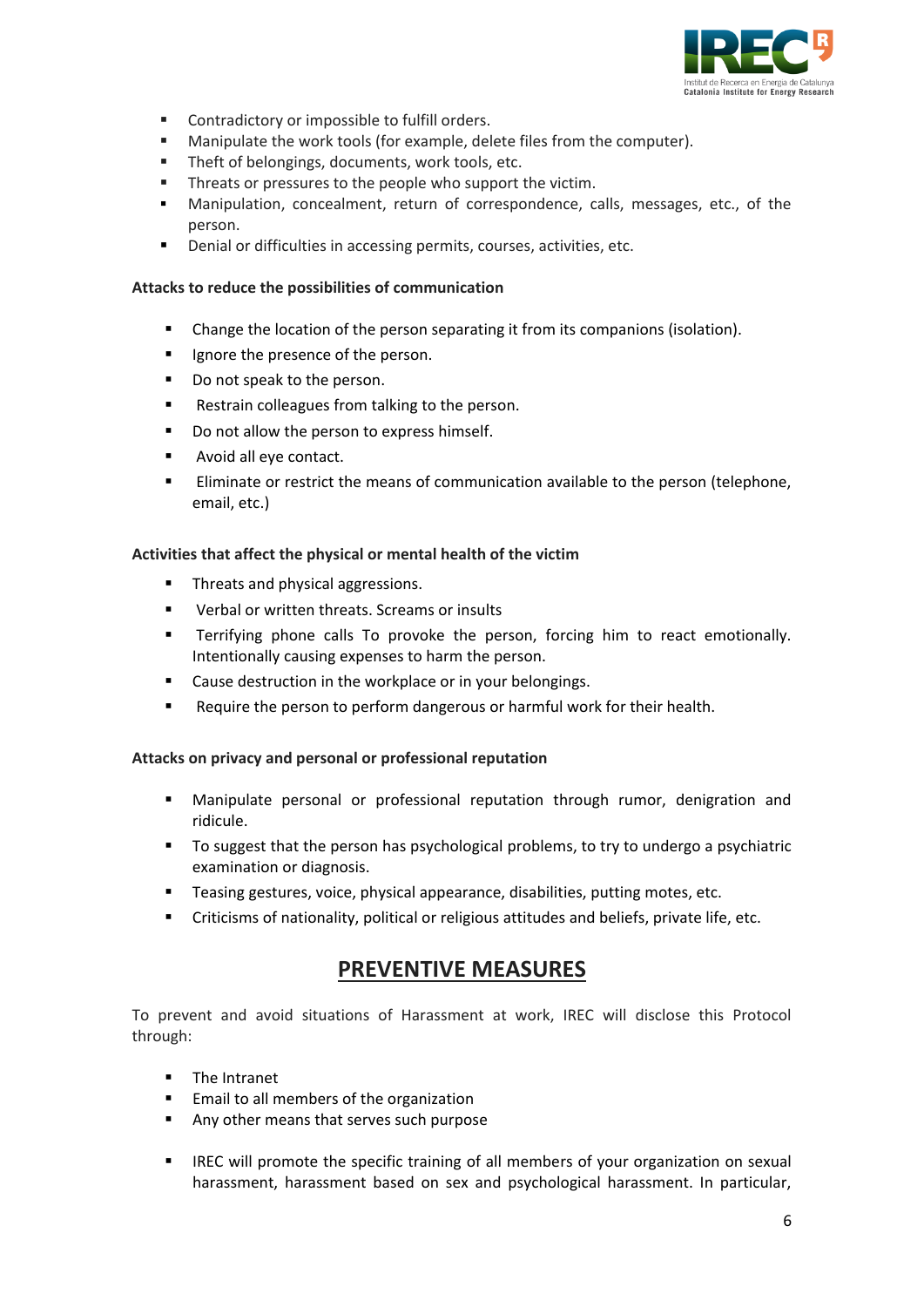

IREC will provide the appropriate training to those members of your organization who have some competence in the procedures for reporting these behaviors.

- In addition, IREC is committed to promoting respect and consideration among all its collaborators, promoting seminars and specific talks on the matter, preparing informative material and taking any action deemed necessary for the fulfillment of the purposes of this Protocol.
- This Protocol will be updated as often as necessary, with the aim of making all IREC members aware and responsible in helping to guarantee a work environment in which the dignity of all the people of the organization is respected.

#### **Information and Awareness**

Launch an explanatory campaign to teach how a harassment situation can be detected and report on the rights and resources available to employees.

- $E$ mail
- Intranet
- Any other means that serves such purpose

#### **Training**

IREC will promote the specific training of all members of your organization on sexual harassment, harassment based on sex and psychological harassment. Especially, it will provide adequate training to those members of your organization who have some competence in the reporting procedures of these behaviors.

## **ACTING PROTOCOL**

#### **COMPLAINT PROCEDURE**

The report of the detected case must be made in writing by the affected person or by a third person who is aware of acts of sexual harassment, harassment based on sex and / or psychological harassment, who must identify themselves.

The written complaint shall be sent by email to any member of the Equality Commission or to the IREC Committee itself (comité.empresa@irec.cat), or by any other means through which proof of delivery is recorded, to the attention of any of the people that make up the Equality Commission that will study and investigate it.

Regardless of the information provided in the complaint, the investigation will be conducted in any case, although it should be noted that the more information and detail contained in the complaint, the more agile and effective your investigation will be. Therefore, it is suggested that the complaint contain, at least, the following detail:

- **People involved**
- **Types of behaviors**
- Dates and places where the behaviors occurred
- **Possible witnesses**
- Identification of the potential victim of harassment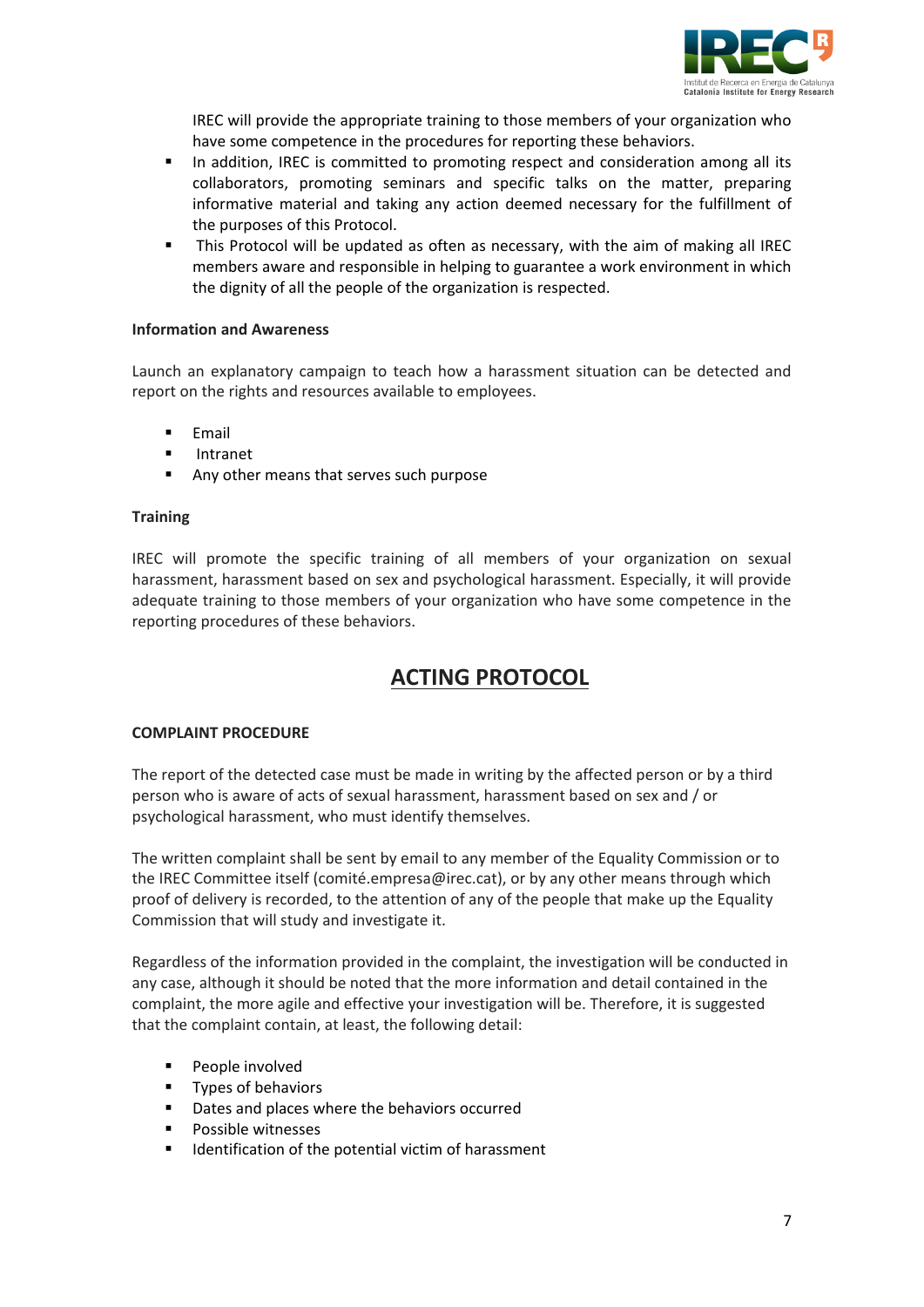

#### <span id="page-7-0"></span>**1.1 Confidentiality and protection of those affected**

- It is intended that the procedure be as agile and effective as possible, and that it be protected at all case the privacy, confidentiality and dignity of the people affected; Likewise, sufficient protection will be sought from the victim in terms of their safety and health, taking into account the possible physical and psychological consequences that may arise from the situation, paying particular attention to the work circumstances in which the victim finds himself. allegedly harassed.
- Throughout the procedure strict confidentiality will be maintained and all internal investigations will be carried out tactfully, and with due respect, both to the complainant, to the victim - who in no case may receive unfavorable treatment for this reason - like the defendant, whose guilt will not be presumed. All persons involved in the process will have an obligation of confidentiality, and will be identified in the file.

#### **1.2 Functions of the Equality Commission**

- This Commission will be composed of members of the following Functions: General Management and Human Capital Management and two members of the IREC Enterprise Committee.
- The Commission will study and evaluate each case, will have the right to access all the information and documentation for the resolution of the complaints and their agreements will be adopted by a majority of its members. Its operation will be governed by the provisions of its internal regulations, which will be approved by the Committee itself at its first meeting.

The competences / responsibilities of this Commission are, among other things:

- Receive all complaints, complaints, complaints, suggestions or queries in relation to situations of harassment.
- Conduct the investigation of sexual harassment cases, based on sex and / or psychological harassment that arise, practicing as many documentary tests or interviews as necessary, and guarantee in all cases the strict confidentiality of the matter and the persons involved and equal treatment between them.
- **Prepare a detailed report containing the corresponding proposal of measures to be** adopted.
- Submit said report within a maximum period of 2 months, although the principle of speed will be applied for its resolution, from the receipt of the complaint to the IREC so that the pertinent measures are adopted, in order to solve the problem and determine , where appropriate, possible disciplinary actions. Likewise, a copy of said report will be sent to the parties involved.
- Periodically monitor each complaint filed, attaching to each report the actions undertaken.

The members of the Commission will receive specialized training on the treatment of harassment in the workplace.

In the event that any member of this Commission is involved in a harassment process or affected by kinship or affective relationship, friendship or overt enmity, of superiority or immediate hierarchical subordination, or by any other type of direct relationship with respect to the affected person or the person denounced, which may cause doubts about their objectivity and impartiality in the process, will be automatically invalidated to be part of said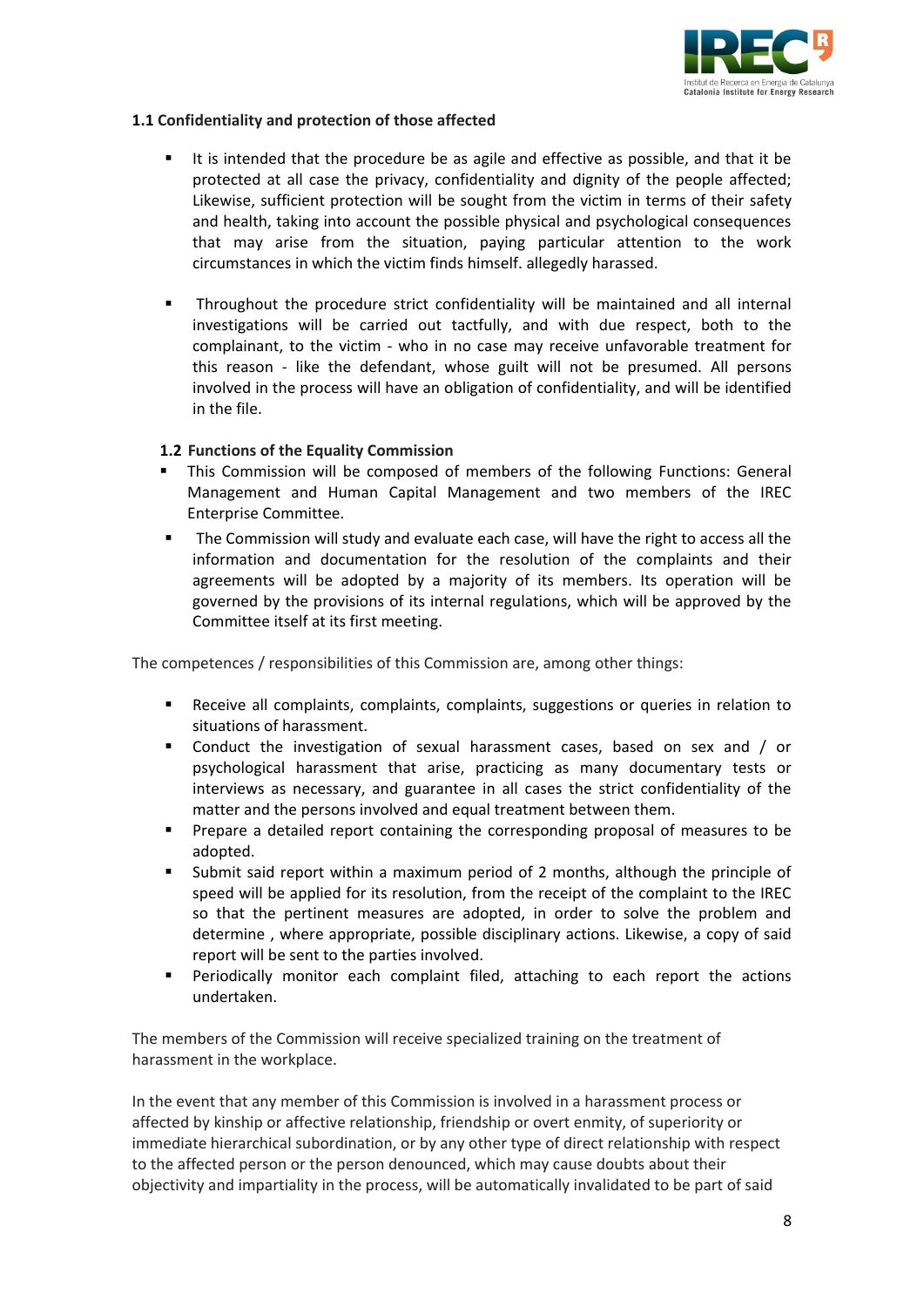

concrete process. If it was the person denounced or the complainant, it will be invalidated to intervene in any other procedure until the resolution of your case

#### <span id="page-8-0"></span>**1- INVESTIGATIÓN**

The Commission will treat each case individually, and will ensure that the people affected are heard and supported at all times, as they could be going through delicate moments, including isolation.

For this purpose, the Commission may carry out interviews or other investigation techniques with any of those involved, witnesses, or third parties considered to be able to provide useful information.

The main objective of the interview is to know in which situation the affected people are and, among other issues:

- If there is or has been harassment at work, and what characteristics, why, phase in which you are, etc.
- Who or who consider themselves to be practicing this situation of harassment and what hierarchical relationship exists.
- In what situations the harassment materializes.
- If it is carried out in the presence of other classmates and, if that is the case, how they have reacted.
- If the case has been brought to the knowledge of a hierarchical superior, in what way (verbally or in writing) and what type of response has been obtained.
- To what extent the situation has affected the health of the person, including whether he has needed help from a specialist or has been out of work in recent months and for what reason.
- If other colleagues have or have had similar problems, requesting additional information.

The interviews will be ruled in any case by the following procedure:

- In the case of deciding the Commission to hold a joint interview with the harassed and denounced person, this will only take place with the express permission of both. If any party requests a meeting or interview, it will be granted.
- All those involved will have the right to be assisted at all times by representatives or advisors.

#### **2 ELABORATION OF THE REPORT**

In order to prepare a report as complete as possible of the investigation process, the Commission will collect the evidence it deems necessary, including:

- Testimonials from those affected, involved, witnesses, etc.
- Written statements (for which corporate emails can be used).
- **EXECT** Reports of the specialists treating the affected party (in which case the express written authorization of the interested party will be obtained).
- Any other evidence that provides useful information to the process.

The report shall include, as a minimum, the following information: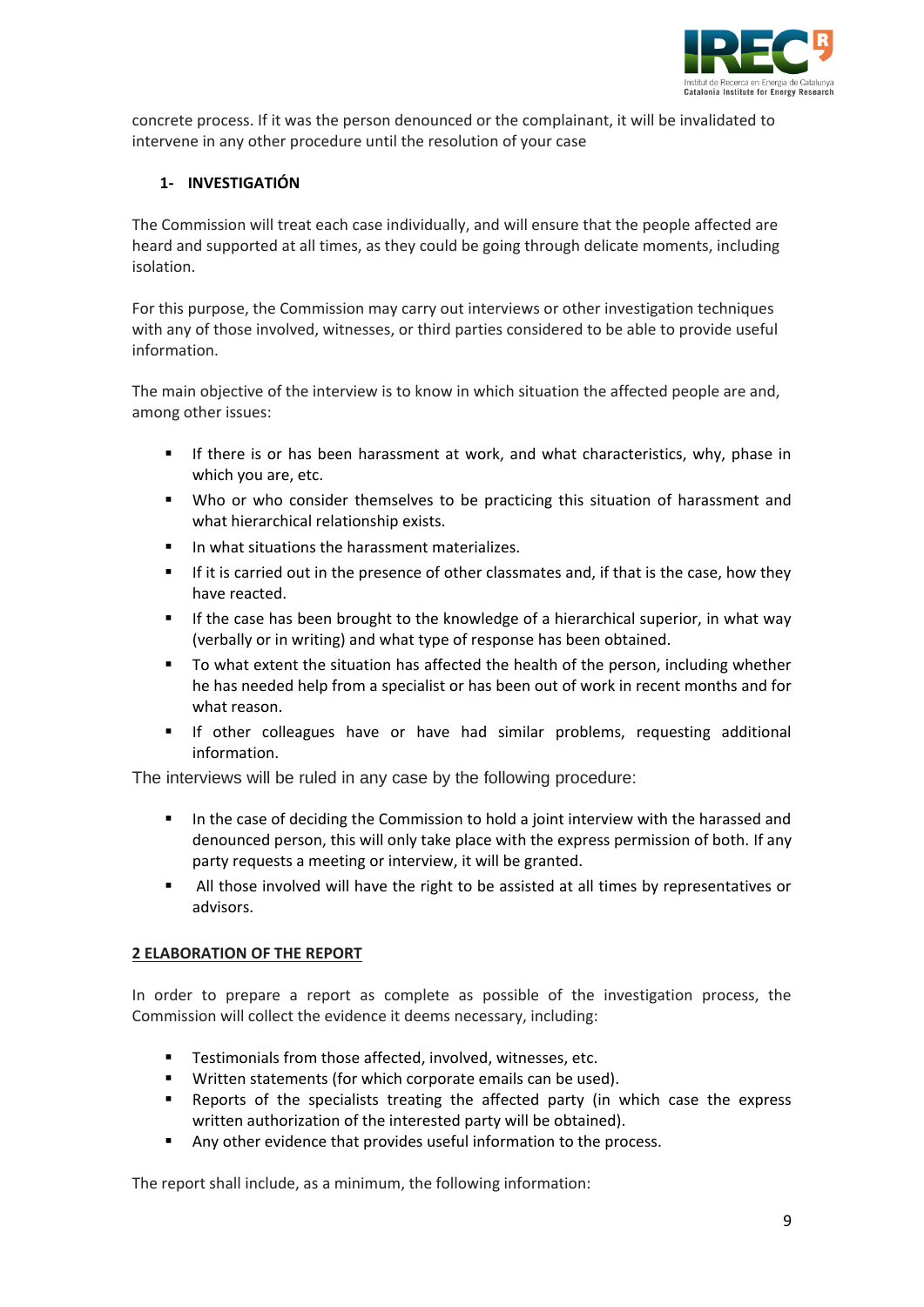

- Background of the case (summary of arguments raised by those involved).
- **Summary of the interventions made by the**
- **Commission and of the evidence obtained.**
- Summary of the main facts. Conclusions and proposed measures.

#### **2- PROTECTION OF THE HEALTH OF IREC MEMBERS**

IREC will adopt the corrective measures that seem pertinent in relation to the situations of harassment, to guarantee the right to the protection of the health of the members of it organization. Some of these measures can be:

- Psychological help for the affected person.
- Support to the affected person for his total reinstatement in his job or in a different one.
- Ensure that within the organization there are no reprisals against people who report or are reported, nor against those who testify, collaborate or participate in investigations of sexual harassment, sexual harassment and psychological harassment.

#### **VARIOUS PROVISIONS**

#### **1- PROTECTION OF VICTIMS**

In the event that the existence of harassment is determined, in any of its modalities, and the sanction imposed on the harasser does not entail his exit from IREC, the appropriate measures will be taken so that the harasser and the victim do not coexist in the same environment of work, as long as this is possible. In these measures -which can not suppose or improve or detract from their contractual conditions- the harassed person will have preference for treatment.

#### **2- FALSE ALLEGATION**

In the event that it is determined that there has been no harassment in the situation reported, in any of its modalities, and also determine the bad faith of the complaint, appropriate disciplinary measures will be adopted.

#### <span id="page-9-0"></span>**3- RETRALIATION**

If reprisals or acts of discrimination occur on the complainant, the victim or other persons involved in the process, the existence of the harassment has been determined or not, in any of its modalities, the corresponding disciplinary measures will also be adopted.

#### <span id="page-9-1"></span>**4- DATA PROTECTION**

The unauthorized disclosure of data of any of the procedures that are initiated will be considered a breach of contract subject to disciplinary sanctions.